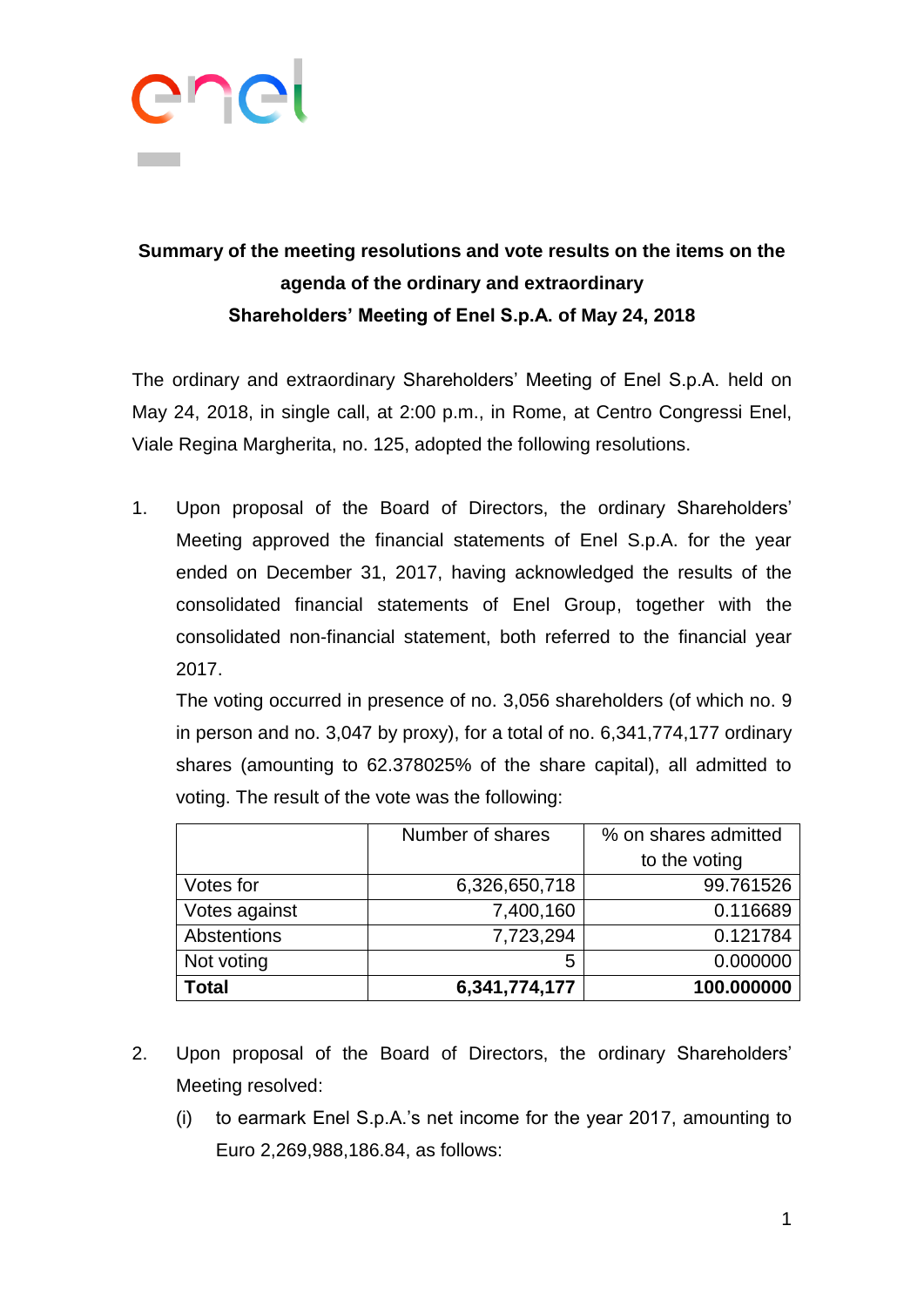- for distribution to the Shareholders:
	- Euro  $0.105$  for each of the  $10,166,679,946$  ordinary shares in circulation on the *ex*-dividend date, to cover the interim dividend payable from January 24, 2018, the *ex*-dividend date of coupon no. 27 having fallen on January 22, 2018 and the "record date" (*i.e.* the date of the title to the payment of the dividend) on January 23, 2018, for an overall amount of Euro 1,067,501,394.33;
	- Euro 0.118 for each of the 10,166,679,946 ordinary shares in circulation on July 23, 2018 (*i.e.* on the scheduled *ex*-dividend date), as the balance of the dividend, for an overall amount of Euro 1,199,668,233.63;
- for "retained earnings" the remaining part of the net income, for an overall amount of Euro 2,818,558.88;
- (ii) to earmark for the distribution to the Shareholders, always as the balance of the dividend, also a part of the available reserve named "retained earnings" allocated in the financial statements of Enel S.p.A. (overall amounting as of December 31, 2017 to Euro 4,424,283,417.19), for an amount of Euro 0.014 for each of the 10,166,679,946 ordinary shares in circulation on July 23, 2018 (*i.e.* on the scheduled *ex*-dividend date), for an overall amount of Euro 142,333,519.24;
- (iii) to pay, before withholding tax, if any, the overall balance of the dividend of Euro 0.132 per ordinary share – of which Euro 0.118 as distribution of part of the remaining 2017 net income and Euro 0.014 as partial distribution of the available reserve named "retained earnings" – as from July 25, 2018, with the *ex*-dividend date of coupon no. 28 falling on July 23, 2018 and the "record date" (*i.e.* the date of the title to the payment of the dividend) coinciding with July 24, 2018.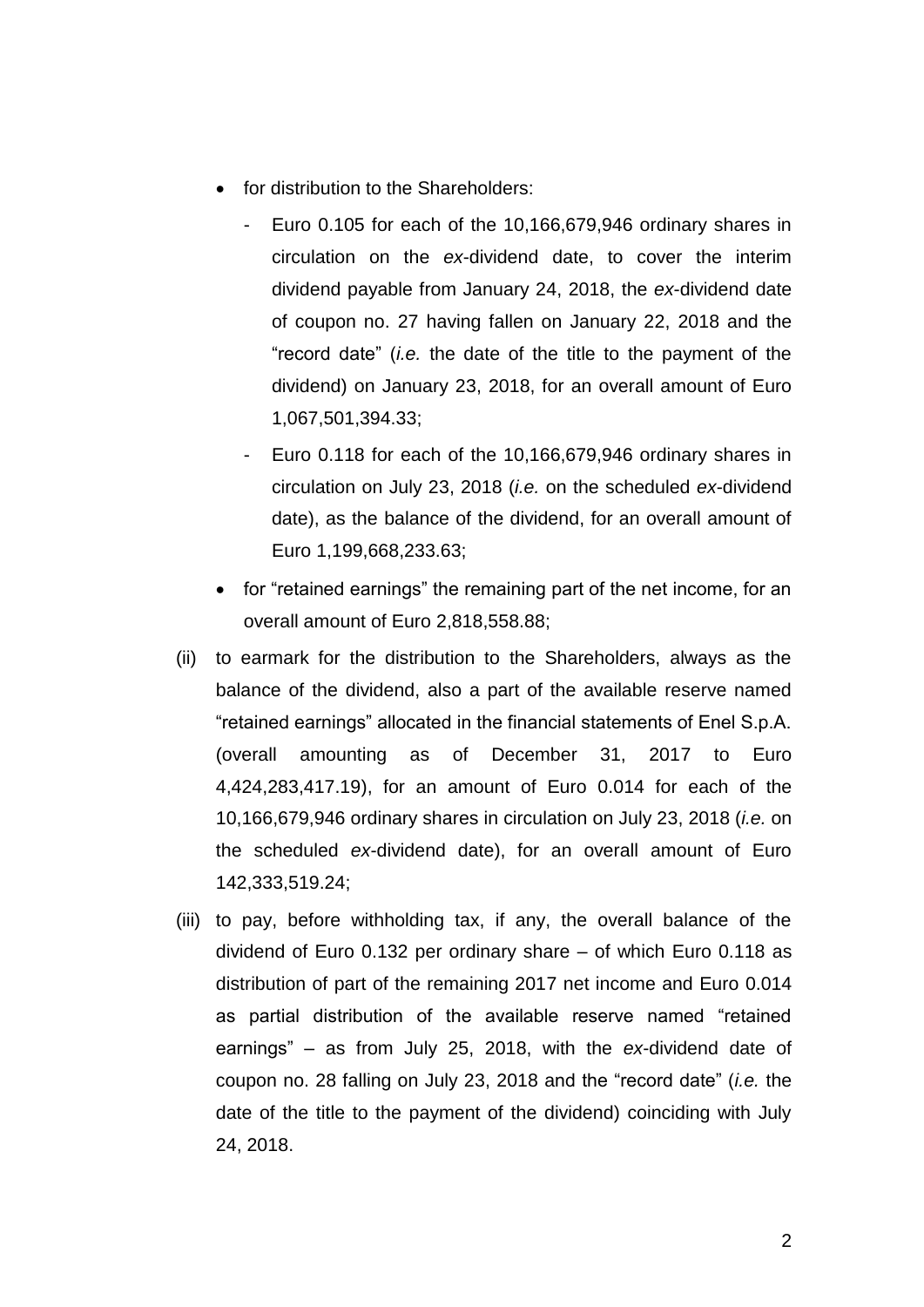The voting occurred in presence of no. 3,056 shareholders (of which no. 9 in person and no. 3,047 by proxy), for a total of no. 6,341,774,177 ordinary shares (amounting to 62.378025% of the share capital), all admitted to voting. The result of the vote was the following:

|               | Number of shares | % on shares admitted |
|---------------|------------------|----------------------|
|               |                  | to the voting        |
| Votes for     | 6,327,169,306    | 99.769704            |
| Votes against | 14,544,994       | 0.229352             |
| Abstentions   | 59,875           | 0.000944             |
| Not voting    | っ                | 0.000000             |
| Total         | 6,341,774,177    | 100.000000           |

- 3. With respect to the purchase and disposal of own shares, subject to the revocation of the authorization granted by the ordinary Shareholders' Meeting held on May 4, 2017, upon proposal of the Board of Directors the ordinary Shareholders' Meeting resolved:
	- (i) to revoke the resolution concerning the authorization for the acquisition and the disposal of own shares approved by the ordinary Shareholders' meeting held on May 4, 2017;
	- (ii) to authorize the Board of Directors pursuant to Article 2357 of the Italian Civil Code – to acquire shares of the Company, in one or more instalments and for a period of eighteen months starting from the date of the Shareholders' Meeting resolution, for the purposes provided for by the explanatory report of the Board of Directors relating to this item on the agenda of the Shareholders' Meeting (the "Explanatory Report"), according to the terms and conditions specified below:
		- the maximum number of shares to be purchased is equal to no. 500 million ordinary shares of the Company, representing approximately 4.92% of the share capital of Enel S.p.A., which is currently divided into no. 10,166,679,946 ordinary shares with a par value of 1 Euro each, up to a maximum amount of 2 billion Euros; the acquisitions shall be made within the limits of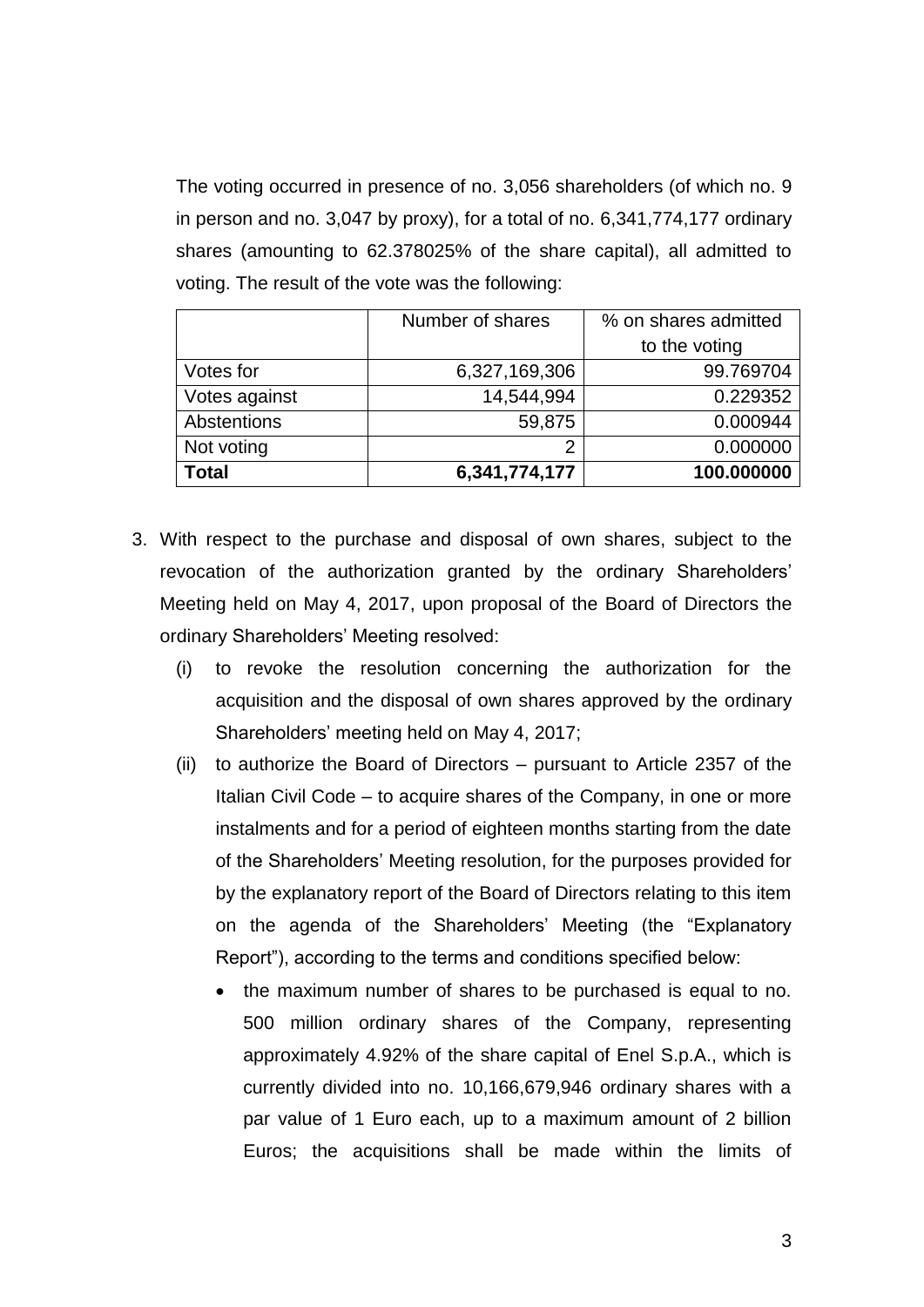distributable net income and of the available reserves, as per the most recent duly approved financial statements;

- the acquisitions shall be made at a price which shall be determined from time to time, taking into account the specific modality selected to carry out the transaction and in compliance with the regulatory provisions (also of the European Union), if any, or the accepted market practices in force from time to time, provided that in any case such price shall not be 10% lower or higher than the official price recorded by the Enel S.p.A.'s stock on the *Mercato Telematico Azionario* organized and managed by Borsa Italiana S.p.A. in the trading day preceding each transaction;
- the acquisitions shall be carried out ensuring the equal treatment among Shareholders and according to the modalities provided for by the relevant applicable (also EU) laws and the accepted market practices in force from time to time, as recalled in the Explanatory Report relating to this item on the agenda, it being understood that in any case the purchases shall not be executed by granting Shareholders with put-option rights in relation to the number of shares they hold, nor by the systematic internalisation activity through non-discriminatory modalities which provide for an automatic and non-discretional implementation of the transactions on the basis of pre-set criteria;
- (iii) to authorize the Board of Directors pursuant to Article 2357-*ter* of the Italian Civil Code – to dispose, in one or more instalments, for an unlimited period of time, of all or part of the own shares held in portfolio, also before having reached the maximum amount of shares that can be purchased, as well as, as the case may be, to buy-back the shares, provided that the own shares held by the Company and, if applicable, by its subsidiaries, do not exceed the limit established by the authorization referred to in point (ii) above, without prejudice to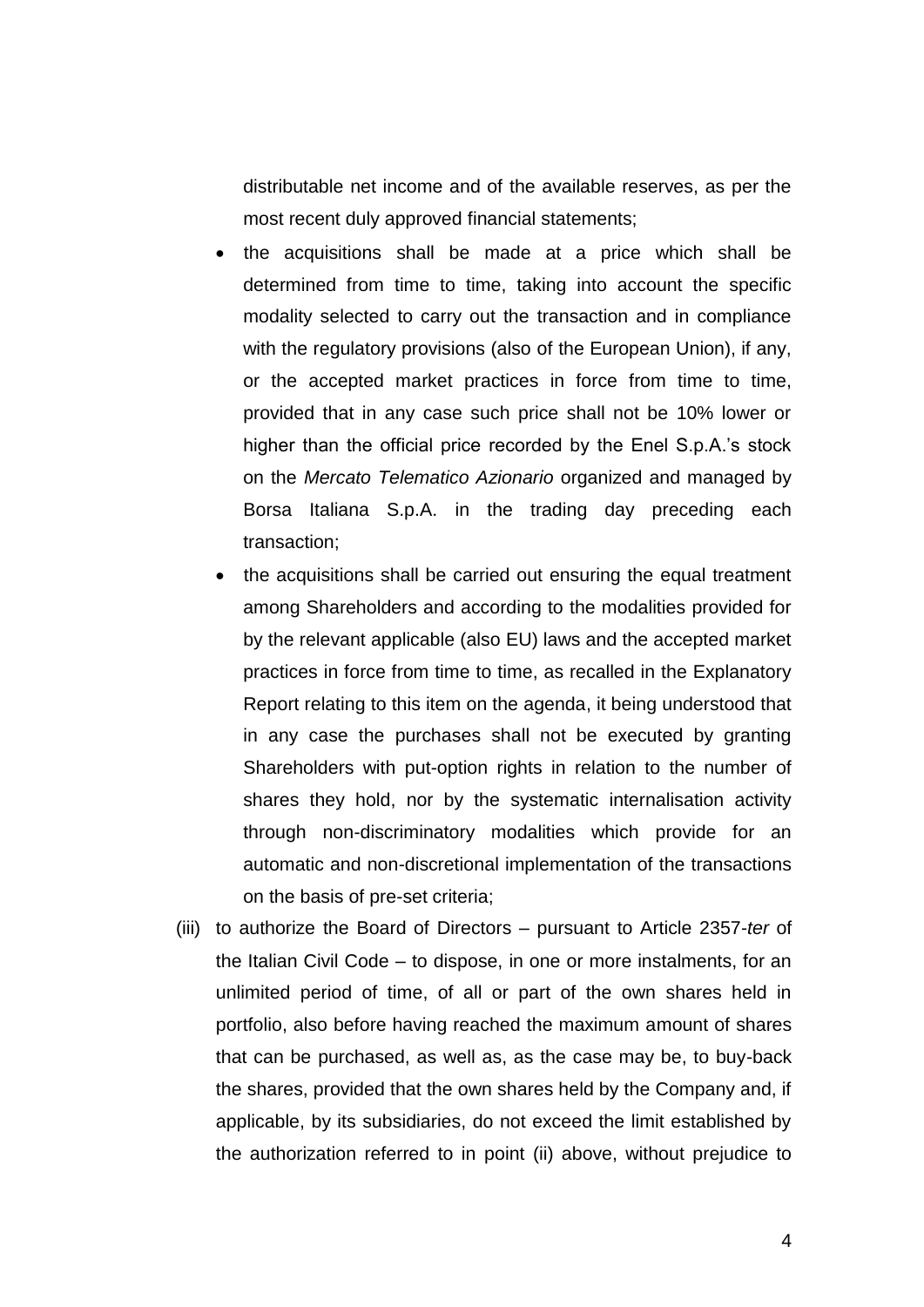what provided by the Explanatory Report in this respect. The acts of disposal and/or use of the own shares in portfolio shall be carried out for the purposes provided for by the said Explanatory Report, according to the terms and conditions specified below:

- the sale or any other disposal of own shares in portfolio shall be carried out with the modalities deemed the most appropriate and compliant with the interest of the Company and, in any case, in accordance with the relevant applicable (also EU) laws and the accepted market practices in force from time to time;
- the sale or any other disposal of own shares in portfolio shall take place in accordance with the terms and conditions determined from time to time by the Board of Directors, in compliance with the purposes and criteria as per this authorization, and in any case according to the limits (if any) provided for by the relevant applicable (also EU) laws and the accepted market practices in force from time to time;
- the own shares related to equity incentive plans, if any, shall be granted in accordance with the modalities and terms provided for by the regulations of the same plans;
- (iv) to grant the Board of Directors and, on its behalf, the Chairman and the Chief Executive Officer, on a several basis and with the right to sub-delegate – with any power needed in order to implement the resolutions as per the points above, carrying out all the activities that may be necessary, advisable, instrumental and/or related to the successful outcome of the same resolutions, as well as to provide the market with the due disclosure in compliance with the relevant applicable (also EU) laws and the accepted market practices in force from time to time.

The voting occurred in presence of no. 3,048 shareholders (of which no. 8 in person and no. 3,040 by proxy), for a total of no. 6,258,372,746 ordinary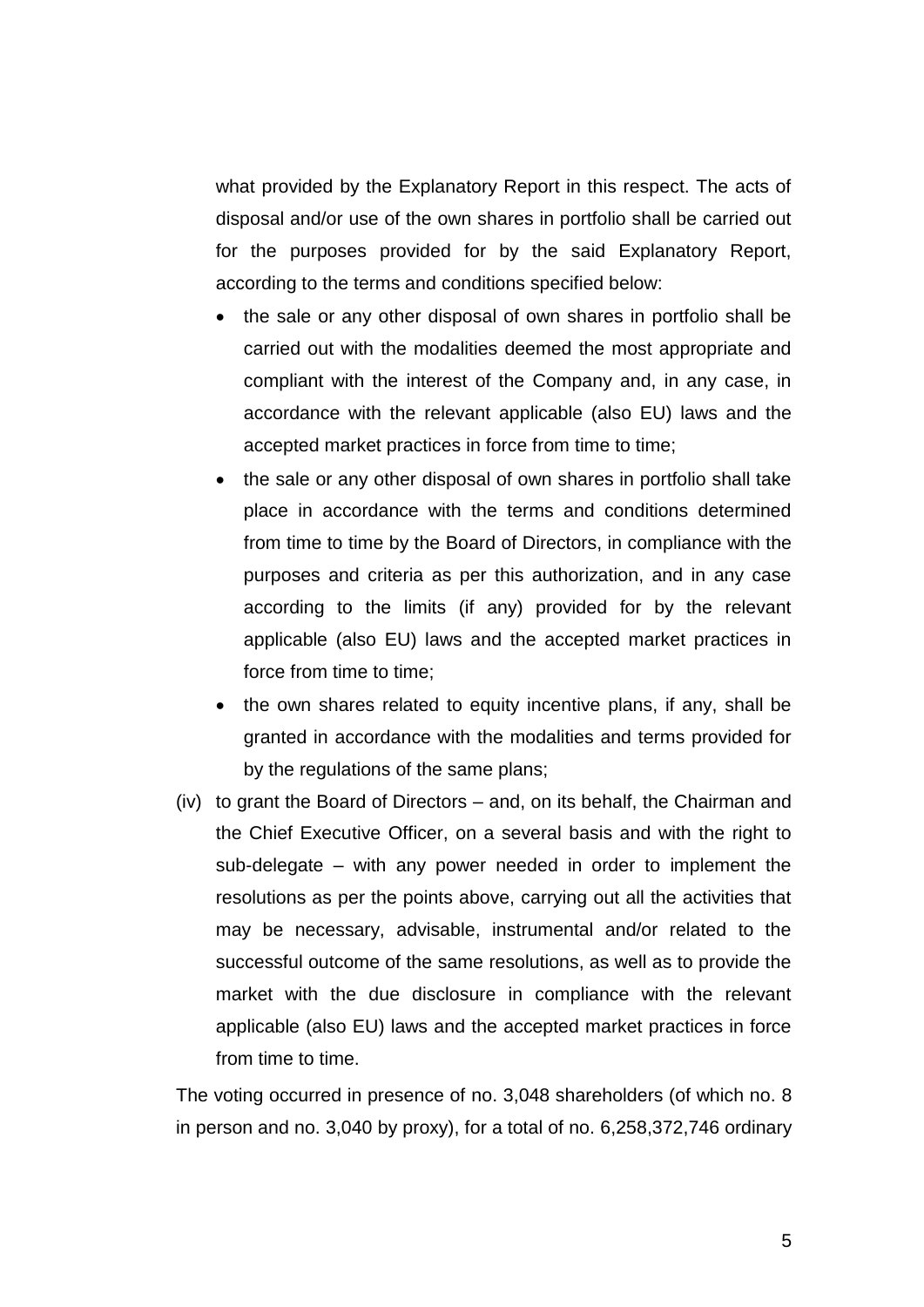shares (amounting to 61.557684% of the share capital), all admitted to voting. The result of the vote was the following:

|               | Number of shares | % on shares admitted |
|---------------|------------------|----------------------|
|               |                  | to the voting        |
| Votes for     | 6,143,461,561    | 98.163881            |
| Votes against | 114,854,095      | 1.835207             |
| Abstentions   | 57,088           | 0.000912             |
| Not voting    | ⌒                | 0.000000             |
| Total         | 6,258,372,746    | 100.000000           |

- 4. With respect to the adjustment of the fees charged for the statutory audit assignment concerning financial years 2018 and 2019 pursuant to changes in the law, upon proposal of the Board of Statutory Auditors the ordinary Shareholders' Meeting resolved:
	- (i) to approve an increase of the fees due to the audit company EY S.p.A. for the statutory audit of Enel S.p.A. with reference to the financial years from 2011 to 2019 – as resolved by the ordinary Shareholders' meeting held on April 29, 2011 – since "circumstances exceptional and/or unforeseeable" at the moment of the appointment of EY S.p.A. have occurred, according to the provisions of Consob Communication No. 96003556 of April 18, 1996;
	- (ii) consequently, to grant the audit company EY S.p.A., within the framework of the performance of the statutory audit of the annual financial statements of Enel S.p.A. and the consolidated financial statements of the Enel Group as of December 31, 2018 and as of December 31, 2019:
		- an increase of Euro 25,000 per year (equal to 560 working hours) for the drafting of the audit report on the basis of the new contents requested by Article 10 of Regulation (EU) No. 537/2014;
		- an increase of Euro 15,000 per year (equal to 336 working hours) for the drafting of the additional report to be submitted to the Board of Statutory Auditors (in its capacity as audit committee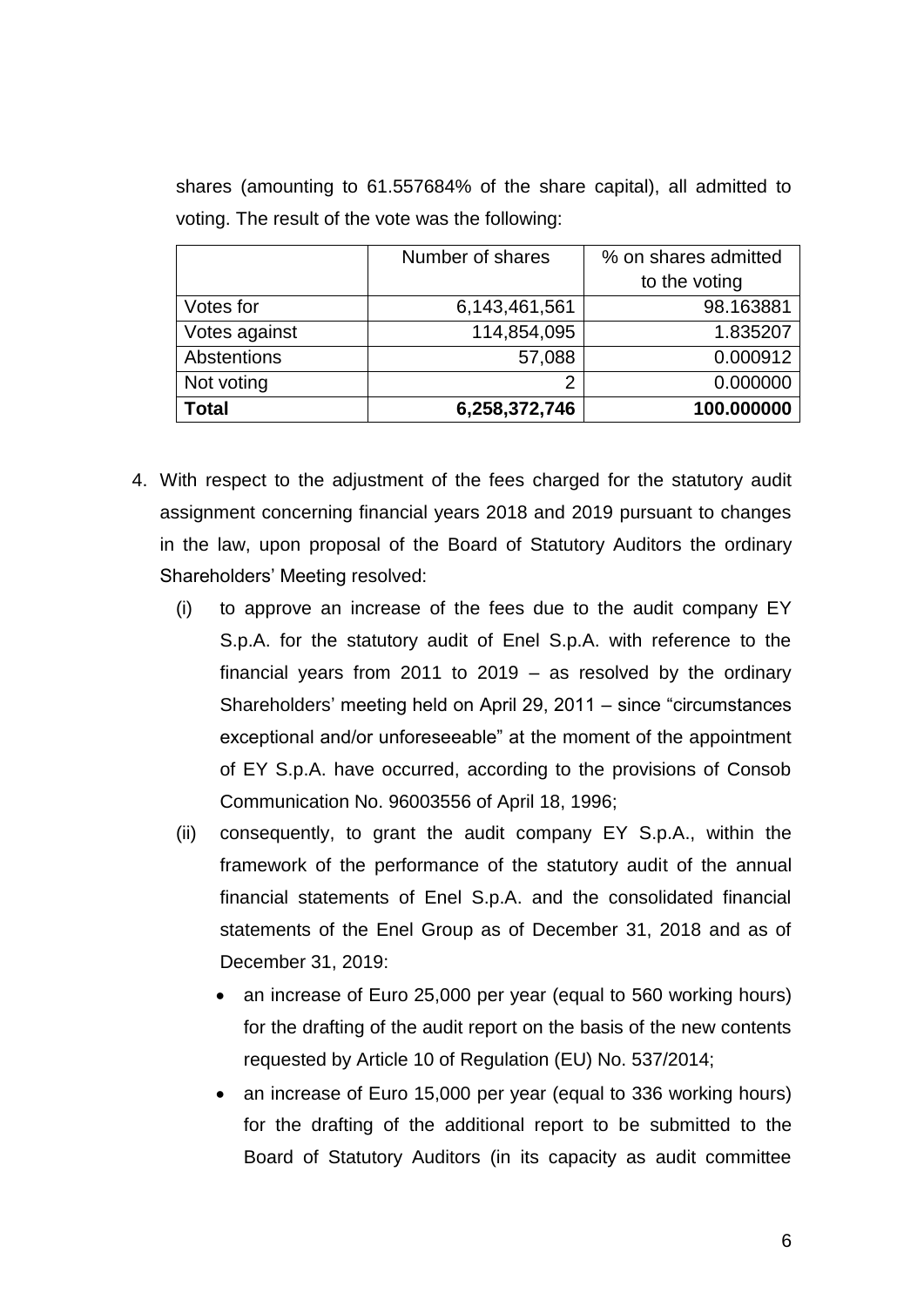pursuant to Article 19, paragraph 2, letter a), of Legislative Decree No. 39 of January 27, 2010, as amended by Legislative Decree No. 135 of July 17, 2016);

• an increase of Euro 25,000 per year (equal to 560 working hours) for the issuance of the opinion on the compliance of the management report and of certain information contained in the report on corporate governance of Enel S.p.A. with the applicable laws.

The voting occurred in presence of no. 3,047 shareholders (of which no. 7 in person and no. 3,040 by proxy), for a total of no. 6,258,366,746 ordinary shares (amounting to 61.557625% of the share capital), all admitted to voting. The result of the vote was the following:

|               | Number of shares | % on shares admitted |
|---------------|------------------|----------------------|
|               |                  | to the voting        |
| Votes for     | 6,218,498,743    | 99.362965            |
| Votes against | 39,810,913       | 0.636123             |
| Abstentions   | 57,088           | 0.000912             |
| Not voting    | ◠                | 0.000000             |
| Total         | 6,258,366,746    | 100.000000           |

5. Upon proposal of the Board of Directors, the ordinary Shareholder's Meeting resolved to approve the long term incentive Plan for 2018 reserved to the management of Enel S.p.A. and/or its subsidiaries pursuant to Article 2359 of the Italian Civil Code, whose features are described in the relevant information document prepared pursuant to Article 84-*bis*, paragraph 1, of the Issuers' Regulation adopted by Consob with resolution No. 11971 dated May 14, 1999, and to grant the Board of Directors, with the faculty to subdelegate, all powers necessary for the actual implementation of the aforesaid Plan.

The voting occurred in presence of no. 3,046 shareholders (of which no. 7 in person and no. 3,039 by proxy), for a total of no. 6,258,366,745 ordinary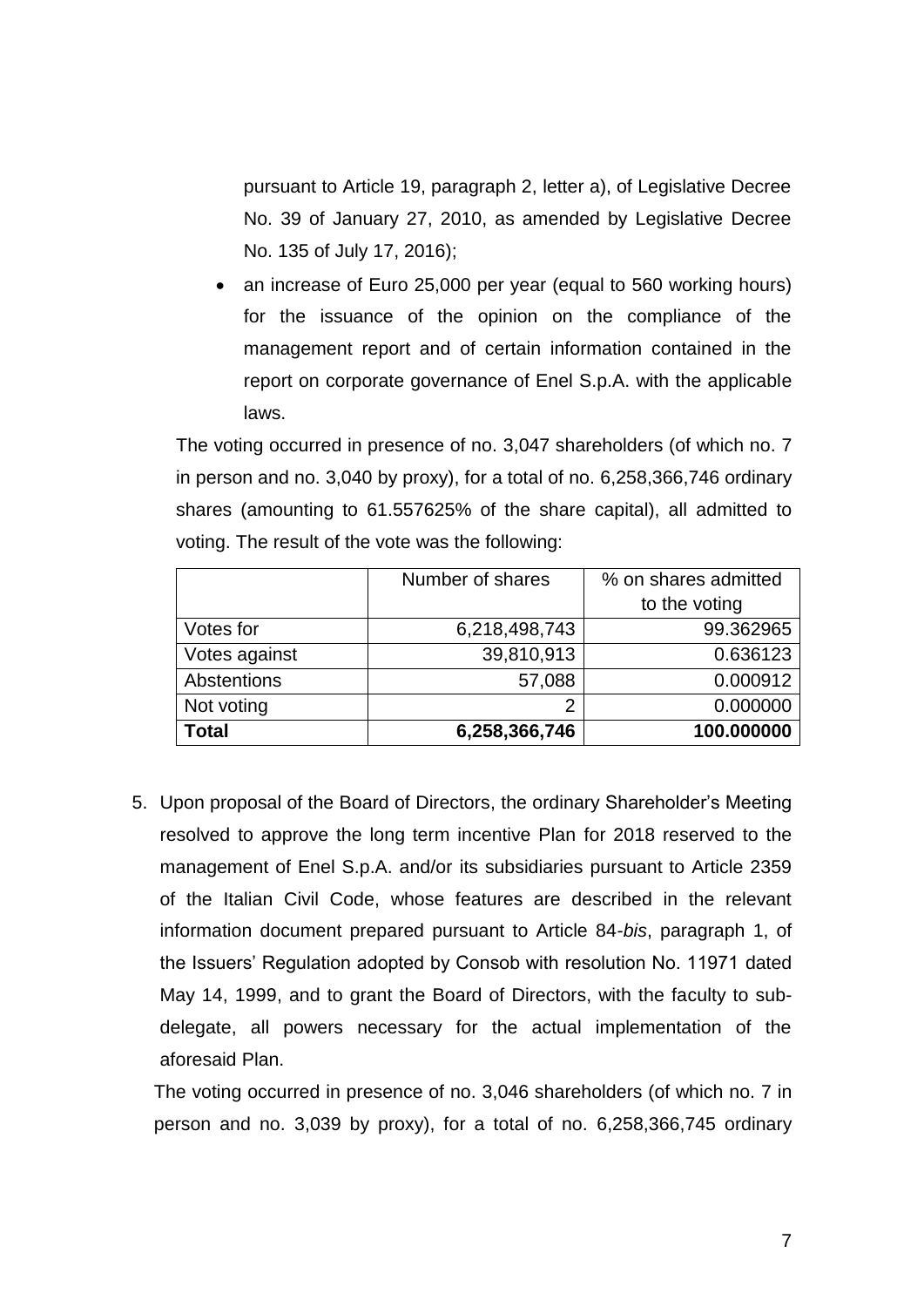shares (amounting to 61.557625% of the share capital), all admitted to voting. The result of the vote was the following:

|               | Number of shares | % on shares admitted |
|---------------|------------------|----------------------|
|               |                  | to the voting        |
| Votes for     | 5,871,178,409    | 93.813269            |
| Votes against | 381,927,148      | 6.102665             |
| Abstentions   | 231,964          | 0.003706             |
| Not voting    | 5,029,224        | 0.080360             |
| Total         | 6,258,366,745    | 100.000000           |

6. Upon proposal of the Board of Directors, the ordinary Shareholders' Meeting resolved in favour of the first section of the remuneration report drawn up pursuant to article 123-*ter* of Legislative Decree No. 58 dated February 24, 1998, and article 84-*quater* of the Issuers' Regulation adopted by Consob with resolution No. 11971 dated May 14, 1999, containing the description of the policy for the remuneration of Directors, General Manager and Executives with strategic responsibilities adopted by the Company for the financial year 2018, as well as the procedures used for the adoption and implementation of such policy.

The voting occurred in presence of no. 3,046 shareholders (of which no. 7 in person and no. 3,039 by proxy), for a total of no. 6,239,931,106 ordinary shares (amounting to 61.376291% of the share capital), all admitted to voting. The result of the vote was the following:

|               | Number of shares | % on shares admitted |
|---------------|------------------|----------------------|
|               |                  | to the voting        |
| Votes for     | 5,456,944,541    | 87.452000            |
| Votes against | 768,215,103      | 12.311275            |
| Abstentions   | 9,742,238        | 0.156127             |
| Not voting    | 5,029,224        | 0.080597             |
| <b>Total</b>  | 6,239,931,106    | 100.000000           |

7. Upon proposal of the Board of Directors, the extraordinary Shareholders' Meeting resolved the repeal of article 31 of the corporate Bylaws, which